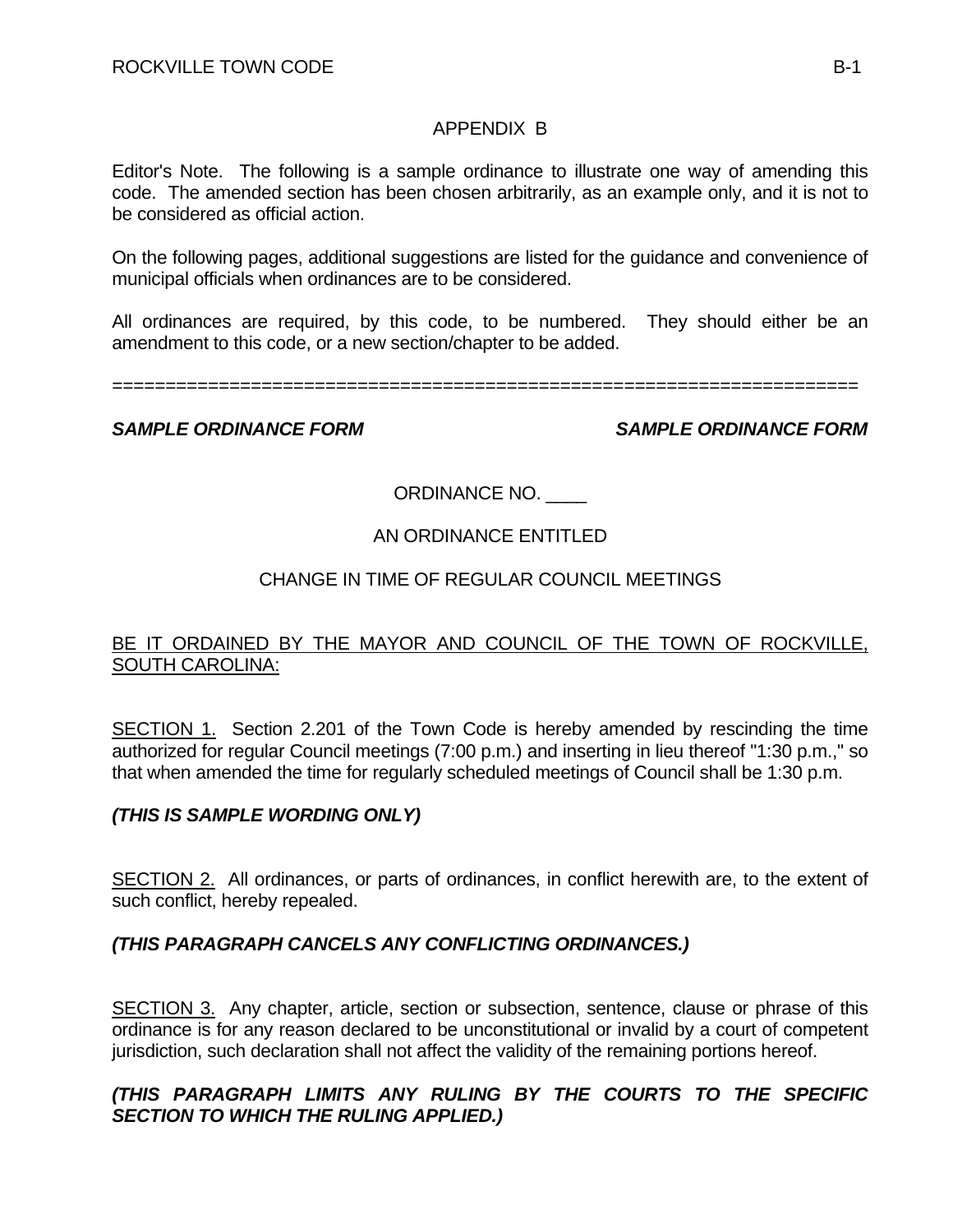SECTION 4. This ordinance shall become effective upon its final adoption.

# *(ALL ORDINANCES MUST HAVE AN EFFECTIVE DATE.)*

First Reading **Barbara Ambrose, Mayor** 

\_\_\_\_\_\_\_\_\_\_\_\_\_\_\_\_\_\_\_\_\_\_\_ \_\_\_\_\_\_\_\_\_\_\_\_\_\_\_\_\_\_\_\_\_\_\_\_\_\_\_\_\_\_\_\_\_\_\_\_\_\_\_\_\_

 $\frac{1}{\sqrt{2}}$  ,  $\frac{1}{\sqrt{2}}$  ,  $\frac{1}{\sqrt{2}}$  ,  $\frac{1}{\sqrt{2}}$  ,  $\frac{1}{\sqrt{2}}$  ,  $\frac{1}{\sqrt{2}}$  ,  $\frac{1}{\sqrt{2}}$  ,  $\frac{1}{\sqrt{2}}$  ,  $\frac{1}{\sqrt{2}}$  ,  $\frac{1}{\sqrt{2}}$  ,  $\frac{1}{\sqrt{2}}$  ,  $\frac{1}{\sqrt{2}}$  ,  $\frac{1}{\sqrt{2}}$  ,  $\frac{1}{\sqrt{2}}$  ,  $\frac{1}{\sqrt{2}}$ 

\_\_\_\_\_\_\_\_\_\_\_\_\_\_\_\_\_\_\_\_\_\_\_ \_\_\_\_\_\_\_\_\_\_\_\_\_\_\_\_\_\_\_\_\_\_\_\_\_\_\_\_\_\_\_\_\_\_\_\_\_\_\_\_\_

Second Reading Mary Ann Cates, Council Member

ATTEST: \_\_\_\_\_\_\_\_\_\_\_\_\_\_\_\_\_\_\_\_\_\_\_\_\_\_\_\_\_\_\_\_\_\_\_\_\_\_\_\_\_

Saul Gliserman, Council Member

\_\_\_\_\_\_\_\_\_\_\_\_\_\_\_\_\_\_\_\_\_\_ \_\_\_\_\_\_\_\_\_\_\_\_\_\_\_\_\_\_\_\_\_\_\_\_\_\_\_\_\_\_\_\_\_\_\_\_\_\_\_\_\_ Town Clerk **Margaret Scwuchow, Council Member** 

AS TO FORM: **In the Supplement Council Member** Judith King Suggs, Council Member

\_\_\_\_\_\_\_\_\_\_\_\_\_\_\_\_\_\_\_\_\_\_ Town Attorney

#### *(ALL ORDINANCES MUST HAVE TWO READINGS, AT LEAST SIX DAYS APART, AND MUST BE SIGNED BY THE MAYOR AND SIGNED AND ATTESTED BY THE TOWN CLERK.)*